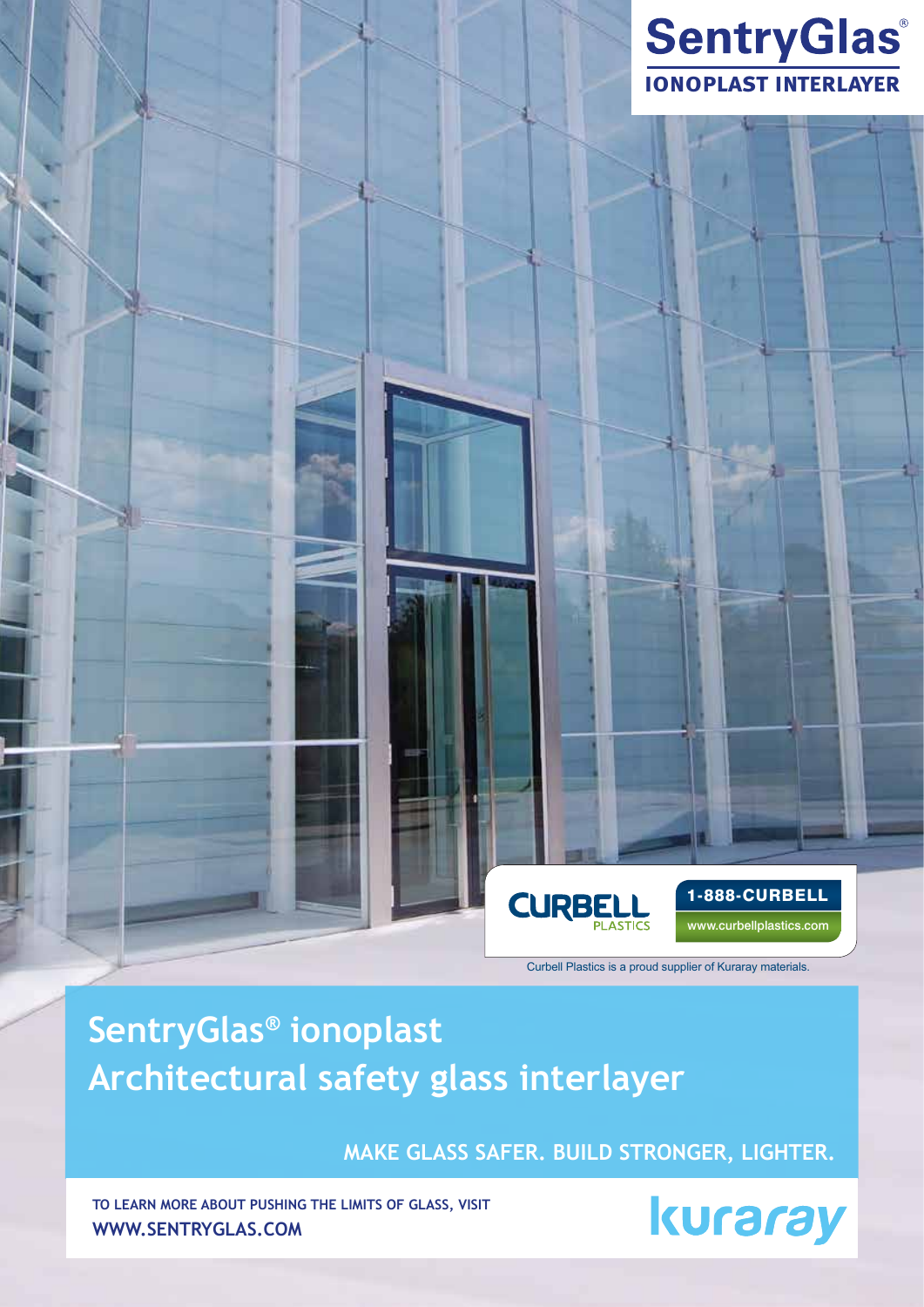

### **For glass that's more than glass**

**Originally created for specialty markets such as high-security glazing and hurricane windows, SentryGlas® ionoplast interlayers now are being specified wherever architects or engineers need a material that can make a difference in glass performance.**



*The strength and open-edge durability of SentryGlas® interlayer enable frameless safety glass balustrades at sports stadiums*

### **5 times tougher, up to 100 times stiffer**

**Stronger and more rigid than conventional laminating materials, SentryGlas® ionoplast interlayers help create safety glass that protects against bigger storms, larger impacts and more powerful blasts. They become an engineered component within the glass, holding more weight, so the glass can serve as a more active structural element in the building envelope, increasing framing system design freedom.**

**All this, plus SentryGlas® improves longterm weather resistance of laminated glass systems.** 

**SentryGlas® structural interlayer performance helps architects and glazed building system manufacturers meet society's need for greater security, energy efficiency, noise reduction, healthful living, safety and maintenance ease. It helps builders do more with less, creating innovative new spaces, while providing greater protection for occupants.**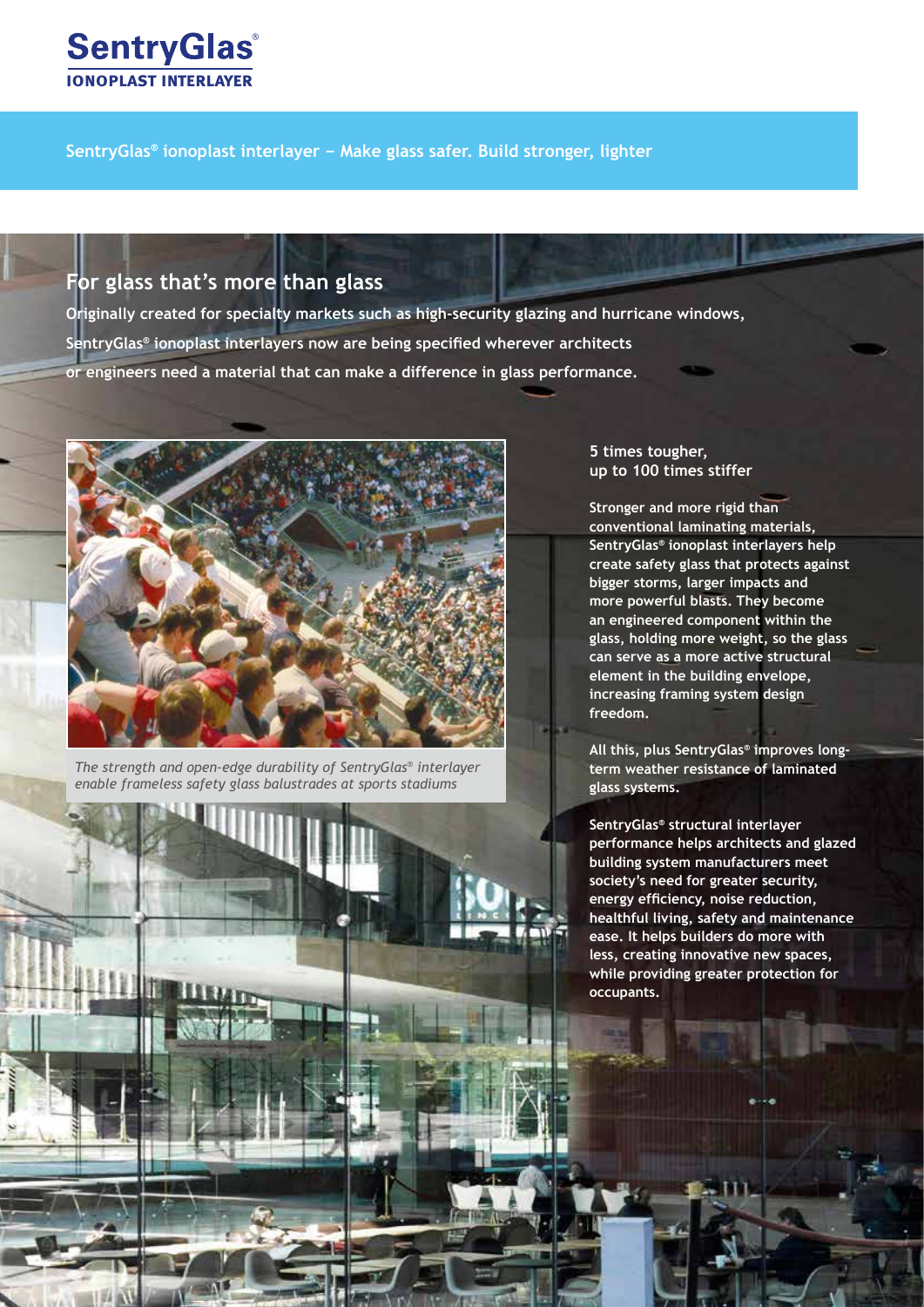

### **Low Deflection, Stronger Glass Before and After Breakage**

**SentryGlas® ionoplast interlayer is up to 100 times stiffer and 5 times stronger than traditional interlayers, helping thinner laminates meet specified wind loads or structural requirements. In many applications laminated glass made with SentryGlas® acts like an engineered composite, with low mechanical strain under loads, and outstanding post-breakage resistance to creep and collapse.**

### **Bolted and Frameless Glass**

**Laminated glass made with stiff SentryGlas® can tolerate high stress loads. The interlayer becomes a higher performing structural layer in the multilayer composite. This gives architects and framing system engineers greater design freedom, useful in creating innovative new bolted and point-supported systems. Clean, smooth, expansive façades can now be engineered with minimal metal exposure and reduced need for four-sided edge framing.**

### **A New Era For Exposed Edges**

**Gone are the days when laminated safety glass needed to be edgeframed partly to hide potential edge defects after weathering. Compared with many commonly used interlayers, the advanced polymer used in the SentryGlas® interlayer is less susceptible to moisture intrusion or other weathering effects.**

### **Butt-Joined Freedom, Too**

**In testing with widely used glazing sealants, butt-joined panels of laminated glass made with SentryGlas® interlayers show excellent compatibility, remaining free of clouding or other edge defects after years of weather exposure and inspection. Butt-joined exterior glazing made with SentryGlas® and installed in buildings around the world continues to show outstanding reliability and freedom from edge defects.**

#### **Effortless, Ready Protection**

**By installing windows, doors, canopies, balustrades or curtain wall systems made with SentryGlas®, building owners get fulltime protection against wind-borne debris, the leading cause of window failure and property loss. And unlike owners who rely on shutters, owners who install glass made with SentryGlas® don't have to be home to deploy their safety system when weather threatens. Their protection is already in place, guarding their investment in accordance with the world's most demanding building codes.**

**(It can help defend against blasts, burglaries and break-ins, too.)**

 $H_{\rm max}$ 



### **More Daylight, Less Worry**

**Because SentryGlas® is stiffer and tougher than conventional interlayers, it can withstand greater impacts (stronger winds and larger objects) in materials-saving thin glazing installations. It also can be used in larger panes of stormprotected glazing, increasing the vision are and reducing framing material and installation labor.**

**The extra stiffness of SentryGlas® also helps create a flatter glazing surface, with low postinstallation warpage. Reduced deflection helps the glass withstand greater wind forces ... even when dry-glazed.**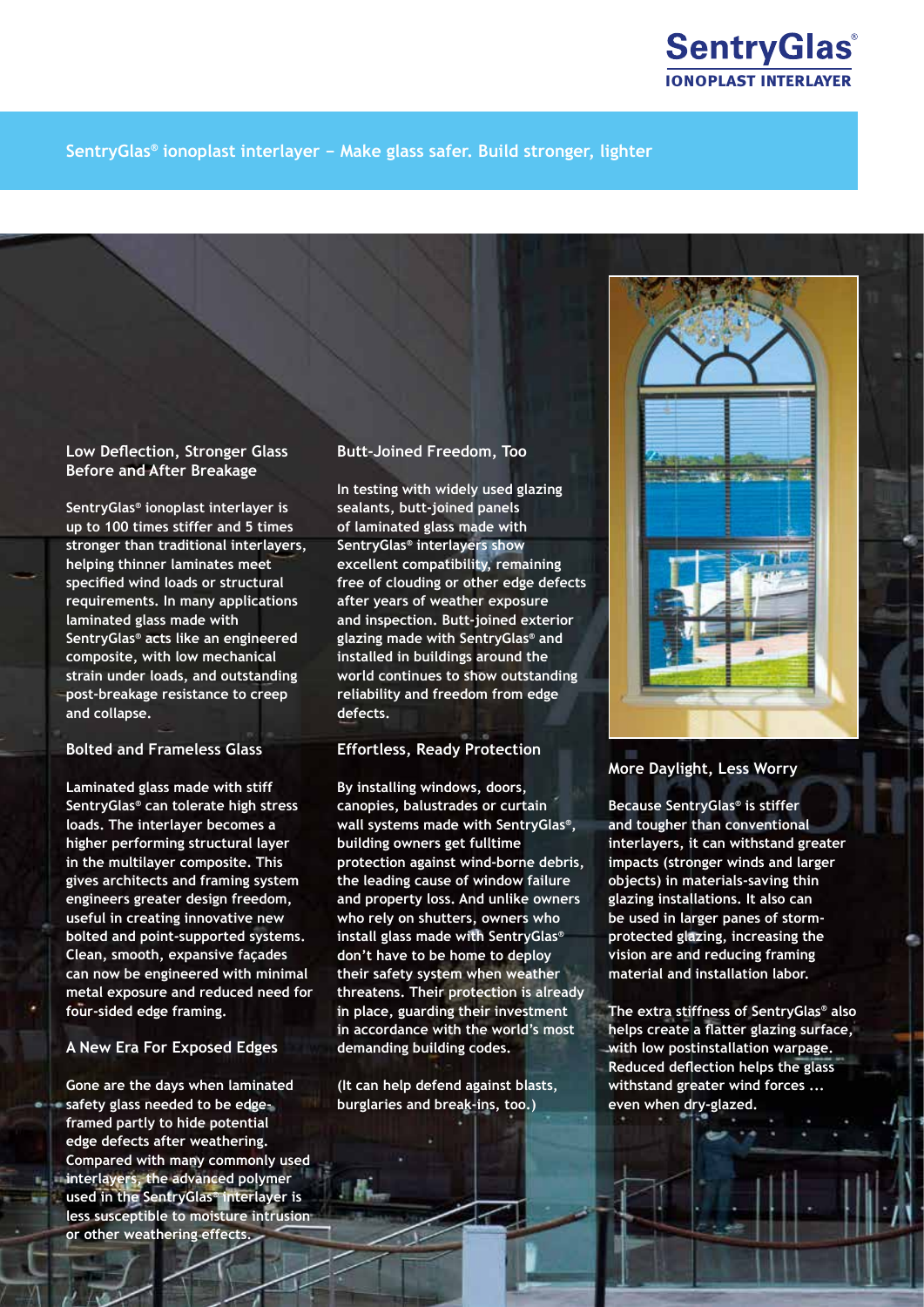

**In post-breakage wind cycle testing required for tough new building codes, hurricane glass made with SentryGlas® lasts longer and maintains building protection long after alternative laminated safety glass has failed and opened the building interior to wind, rain, and the potential devastating effects of over-pressure.** 

**Let's Make Something Perfectly Clear**

**For all its strength, SentryGlas® interlayer comes with outstanding clarity. It starts clear, and stays clear ... with a Yellowness Index (YI) starting at 1.5 and lower (versus 6 to 12 for conventional interlayers).** 

**That means extra transparency and more predictable color in laminated glass, more consistent with the glass color selected for the project. And with SentryGlas® interlayer the clarity is permanent; it won't turn yellow over time. The interlayer stays clear, and requires no added adhesives, laminating aids or plasticizers to perform well in the laminate. Ultra-Clear Low-Iron Laminates**

**The outstanding clarity of SentryGlas® lets architects and designers realize their ultimate visions in low-iron safety glass. For the first time, designers can specify low-iron, laminated safety glass... and get the full, natural light transmittance they were looking for.**





*SentryGlas® interlayer strength and non-yellowing clarity enable use in elegant indoor and outdoor structural applications such as glass canopies, fins and balustrades.*

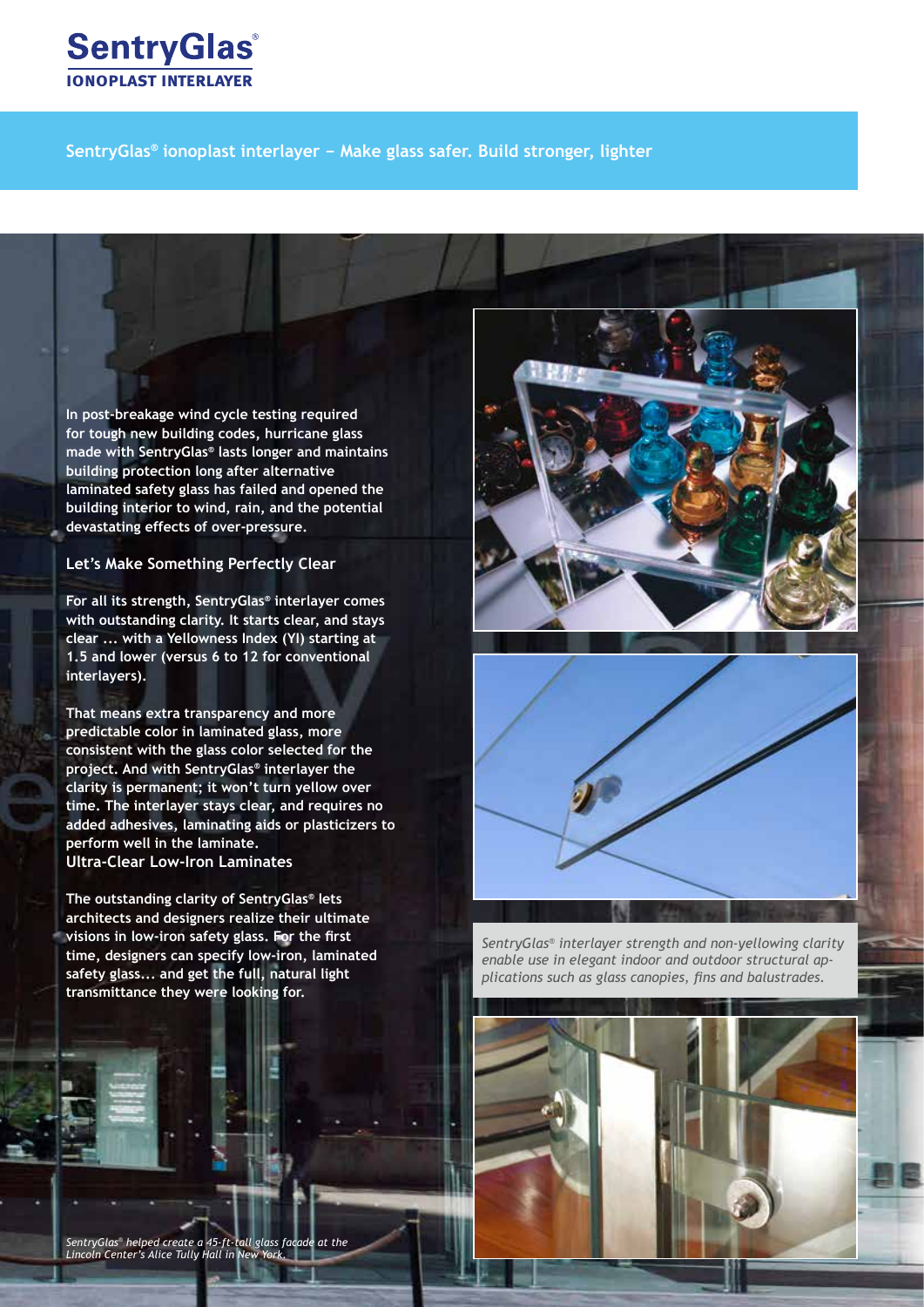

### **Typical Physical Properties of SentryGlas® Interlayer**

| Property                                                                           | <b>Units Metric</b><br>(English)            | <b>Value</b>                 | <b>ASTM Test</b>  |
|------------------------------------------------------------------------------------|---------------------------------------------|------------------------------|-------------------|
| Young's Modulus                                                                    | MPa (kpsi)                                  | 300(43.5)                    | D5026             |
| Tensile Strength                                                                   | MPa (kpsi)                                  | 34.5(5.0)                    | D <sub>6</sub> 38 |
| Elongation                                                                         | $\%$                                        | 400                          | D638              |
| Density                                                                            | $g/cm^3$ (lb/in <sup>3</sup> )              | 0.95(0.0343)                 | D792              |
| Flex Modulus 23°C<br>$(73 \degree F)$                                              | MPa (kpsi)                                  | 345 (50)                     | D790              |
| <b>Heat Deflection</b><br>Temperature at<br>$0.46$ MPa                             | $^{\circ}$ C ( $^{\circ}$ F)                | 43 (110)                     | D648              |
| <b>Melting Point</b>                                                               | $^{\circ}$ C ( $^{\circ}$ F)                | 94 (201)                     | (DSC)             |
| Coefficient of<br><b>Thermal Expansion</b><br>$(-20^{\circ}$ C to 32 $^{\circ}$ C) | $10^{-5}$ cm/cm $^{\circ}$ C<br>(mil/in °C) | $10 - 15$<br>$(0.10 - 0.15)$ | D696              |

# *Permanent protection, with a view...*

*that's how residents and building owners in hurricaneand cyclone-prone areas describe the carefree stormpreparedness of tough, impact-tested safety glass windows made with SentryGlas® interlayer.*



### **Helping builders and owners meet tough new wind storm codes**

**In areas subject to high winds or coastal storms, building owners who install protective laminated glass doors and windows often qualify for more affordable insurance.**

**SentryGlas® interlayers have been tested and accepted for use in hundreds of impact-resistant glazing systems meeting some of the toughest building codes in the world.**

### **Protection that stays in place, 24 x 7**

**At hospitals and in other buildings where emergency preparedness matters most, and where "boarding up" isn't practical, specifiers often choose safety glazing made with SentryGlas® to meet or exceed local building codes**